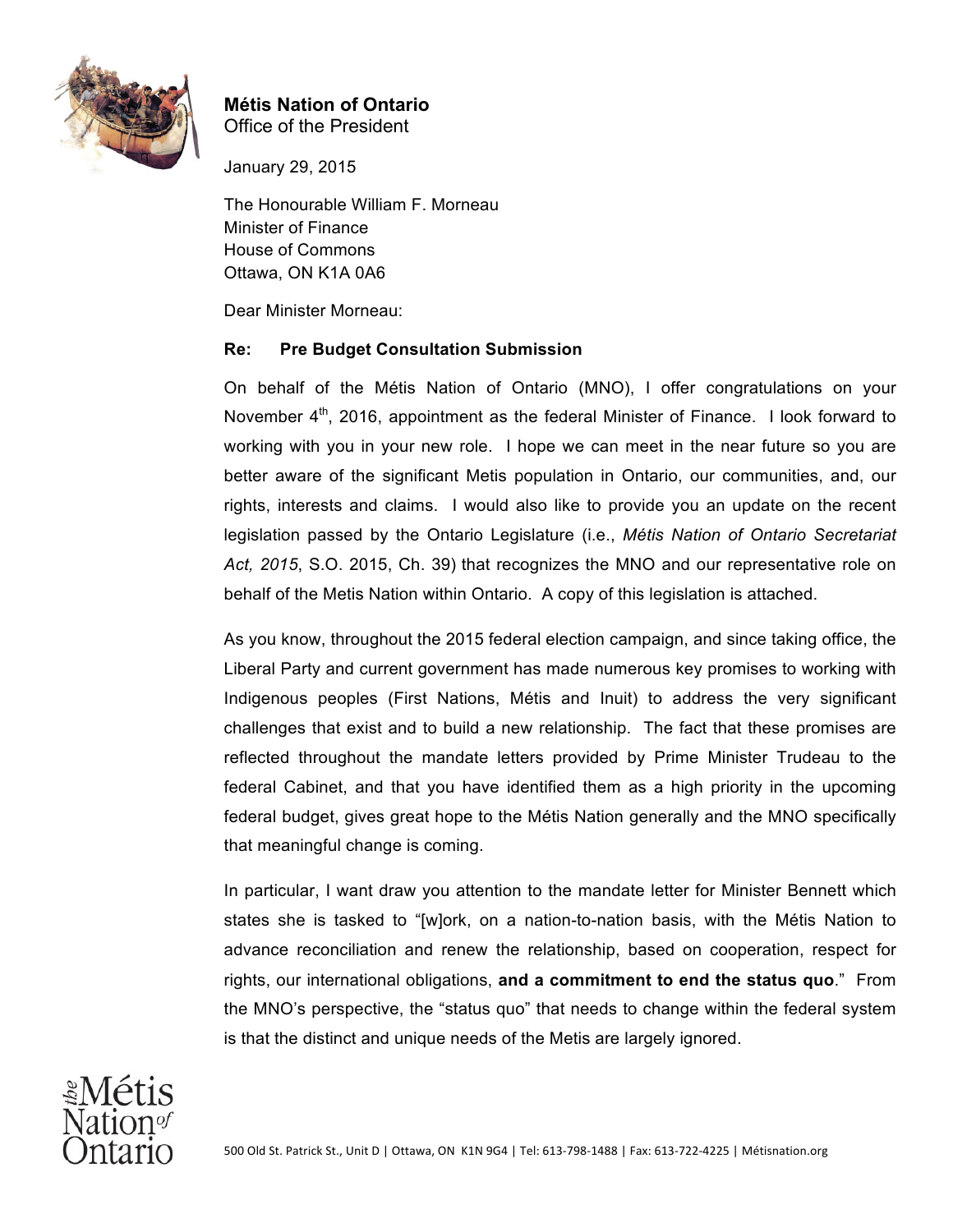In the past, federal budget investments have often been announced as initiatives for "Aboriginal peoples", however, the details of those announcements revealed that those investments are solely targeted and accessible to First Nations, completely excluding the Metis Nation. With Minister Bennett, we know we have a friend that is working to change the way her department has historically dealt with our people and communities. With that said, in order to begin to change the "status quo", the next federal budget cannot use terms like "Aboriginal" or "Indigenous", but then solely focus on investments for First Nations.

In addition, such an approach would be inconsistent with the explicit and costed Metis Nation commitments made and set out in the Liberal Party's platform. Specifically, these commitments include:

- § "Work with Métis communities, and existing Métis financial institutions, to develop a Métis Economic Development Strategy, providing \$25 million over five years to implement this new strategy."
	- $\circ$  From this commitment, the MNO is looking to Canada to enhance the \$30 million already provided by Ontario to the MNO's financial institution----the Metis Voyageur Development Fund ("MVDF")----which supports Metis entrepreneurs and businesses in the resource sector. Currently, MVDF is limited to the resource sector, however, a recent independent review conducted by Goss Gilroy indicates that in order for the Fund to become sustainable over the long term it needs to be enhanced and able to assist Metis businesses in other sectors. In addition, the MNO is looking for capacity funding to enable our newly established business arm----Infinity Investments LP----to become self-sustaining. We are also looking for an investment in our existing solar company----MNO-Brightroof LP----that has secured 50+ green energy contracts from Ontario
- § "Renew the Aboriginal Strategic Employment and Training Strategy (ASETS) and also expand its funding by \$50 million per year."

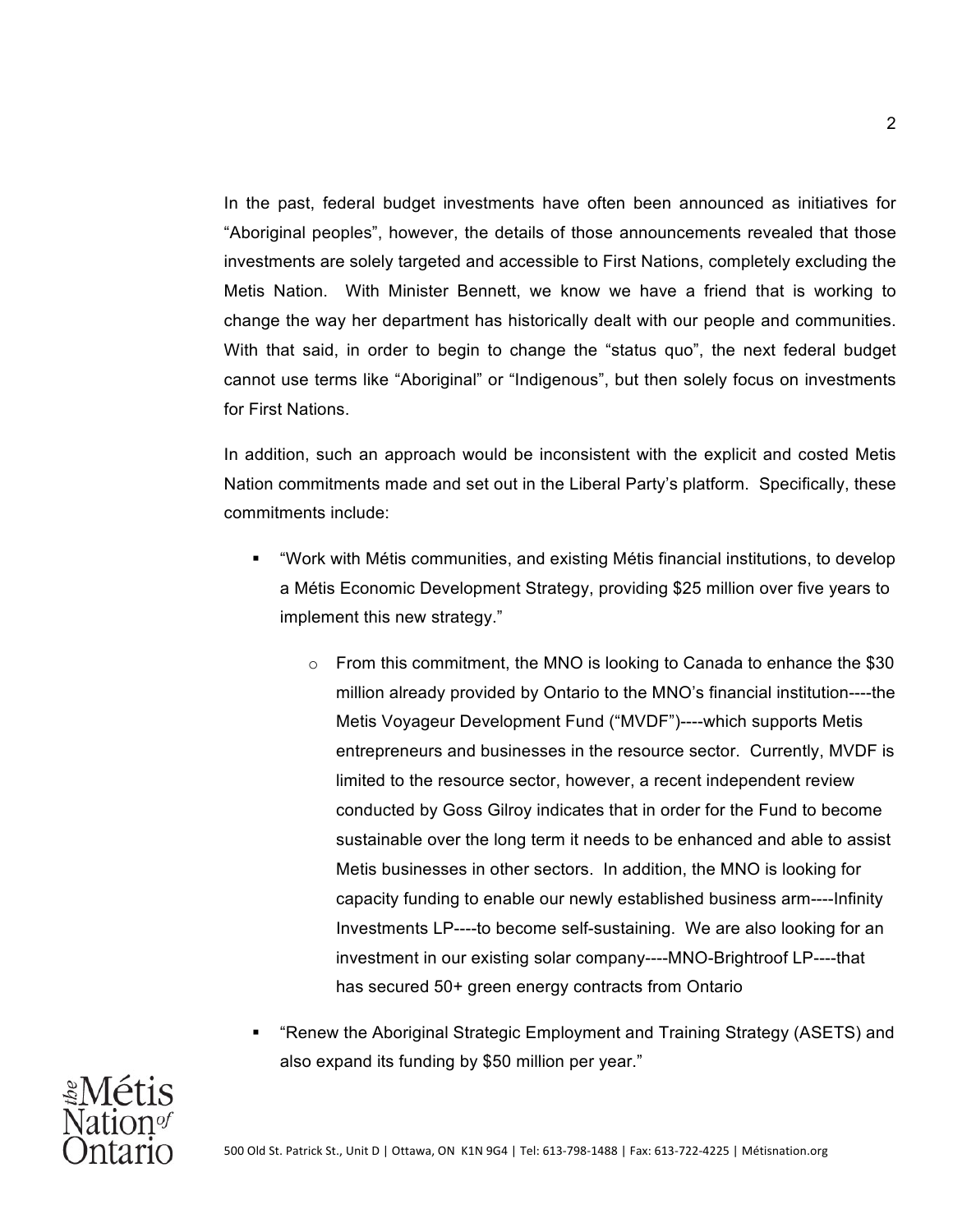- $\circ$  From this commitment, the MNO, as an ASETS agreement holder, would expect that its current funding would be significantly enhanced, along with other successful and proven Metis ASETS agreement holders.
- § "Fulfill the commitment in the Kelowna Accord to enhance existing scholarships and bursaries available to Métis students, in partnership with the Métis Nation." This commitment within the Kelowna Accord was \$50 million over 5 years.
	- $\circ$  From this commitment, the MNO would seek to enhance its existing scholarship and bursary trusts valued at over \$3.5 million at 32 colleges and universities across Ontario. The MNO believes that a federal commitment would enable it to potentially leverage additional funding from the province and industry for these trusts.
- § "Convert current year-to-year funding, made available to provincial Métis communities for Métis identification and registration, to a permanent initiative." Presently, the MNO understands that this Powley implementation funding is approximately \$18-20 million a year.
	- $\circ$  From this commitment, the MNO seeks ongoing and sustained levels of support for it centralized registry operations as well as increased federal engagement on Metis harvesting and rights related issues as a part of it's ongoing discussions with Ontario Government. The MNO is also hoping that an increased percentage of this existing funding be transferred to regional Metis Nation governments, as opposed to this limited funding being used to support the internal operations of the federal government.

While there are other important commitments in the Liberal Party policy platform in relation to Metis rights, including, the development of a federal Metis claims policy, we recognize that additional work is needed in order to collaborate on this work. With that said, we believe it is essential that additional funding be made available to the MNO and the rest of the Metis Nation's governments in 2016/17 to review and assess the upcoming Ministerial Special Representative's report on Metis rights.